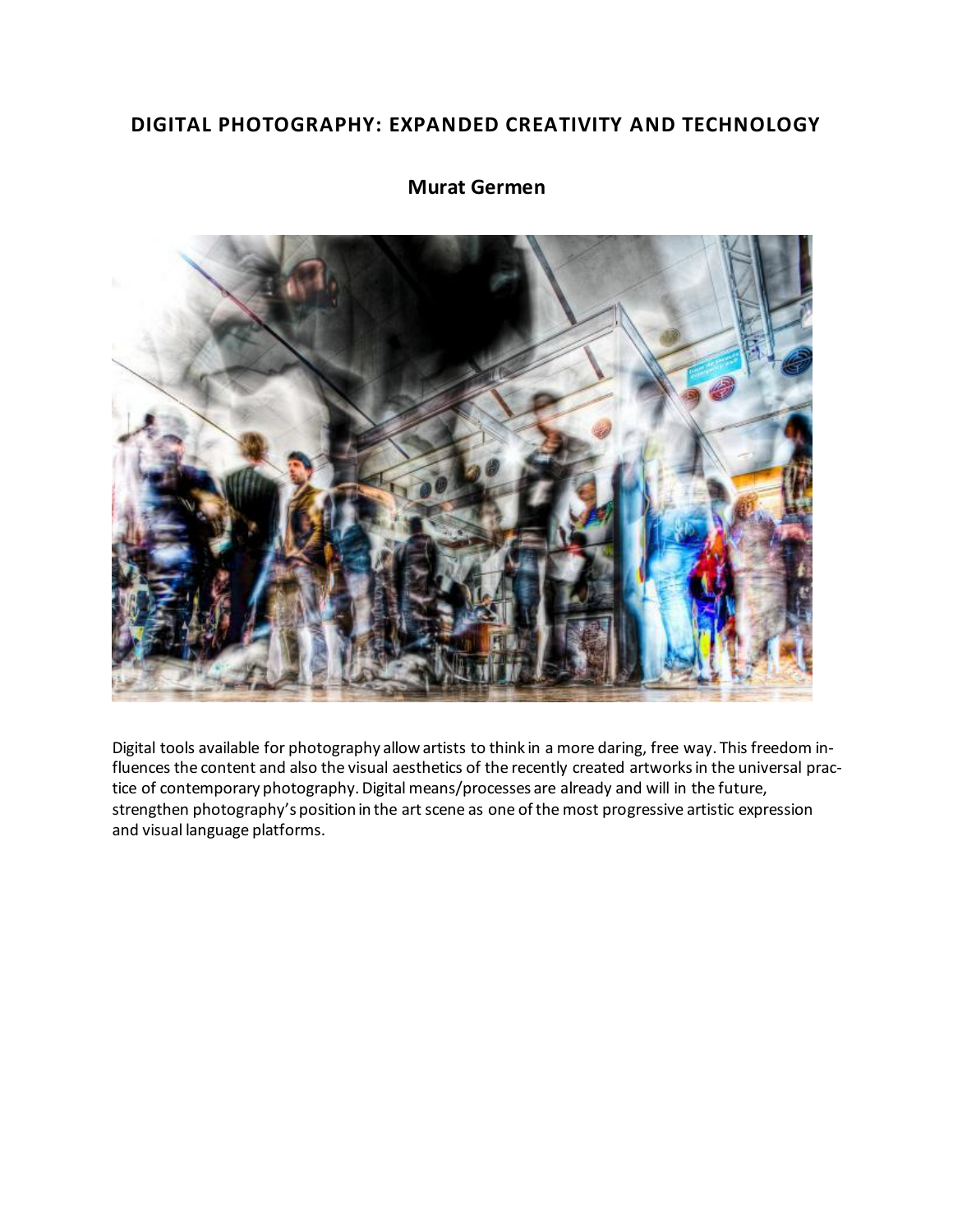

Photography is one of the creative fields in which technological advances influence artistic expression the most. The ease of manipulation brought by software and extra features available in cameras made artists (using photography as an articulation tool) reconsider their visions, themes, narration, syntax and ways of sharing their artwork. Sharing sites like Flickr, which expedite encounters of various individuals from different cultures, help in changing the perception of the vital notion of time and enable artists to get faster feedback.

Digital tools allow photographically based artists to think in a more daring and free way. In addition to the regular montage and collage methods remaining from the analog days, digital imaging techniques allow artists to work with notions of augmented perception, chronophotography, subreal encounters, pictorialism, palimpsest-like superimposition, interlacing, simplification / minimization, creation of new worlds, delusion, synthetic realism / artificiality, appropriation.

Following textual content are excerpts from the concept statements of various artwork series in which computational procedures were essential in their creation.

# **Aesthetics of serendipity: Muta-morphosis**

The different traces left by various people and slices of time co-exist as layers in cities that have a particular past. The global trends and economical conditions strain this multi-layered traditional urban structure. An architecture with a language that cannot be considered as local anymore but universal, attacks the old texture of cities during the urban growth. This intervention usually implemented through gentrification supported by big capital, causes the urban tissue and its components to face mutation and even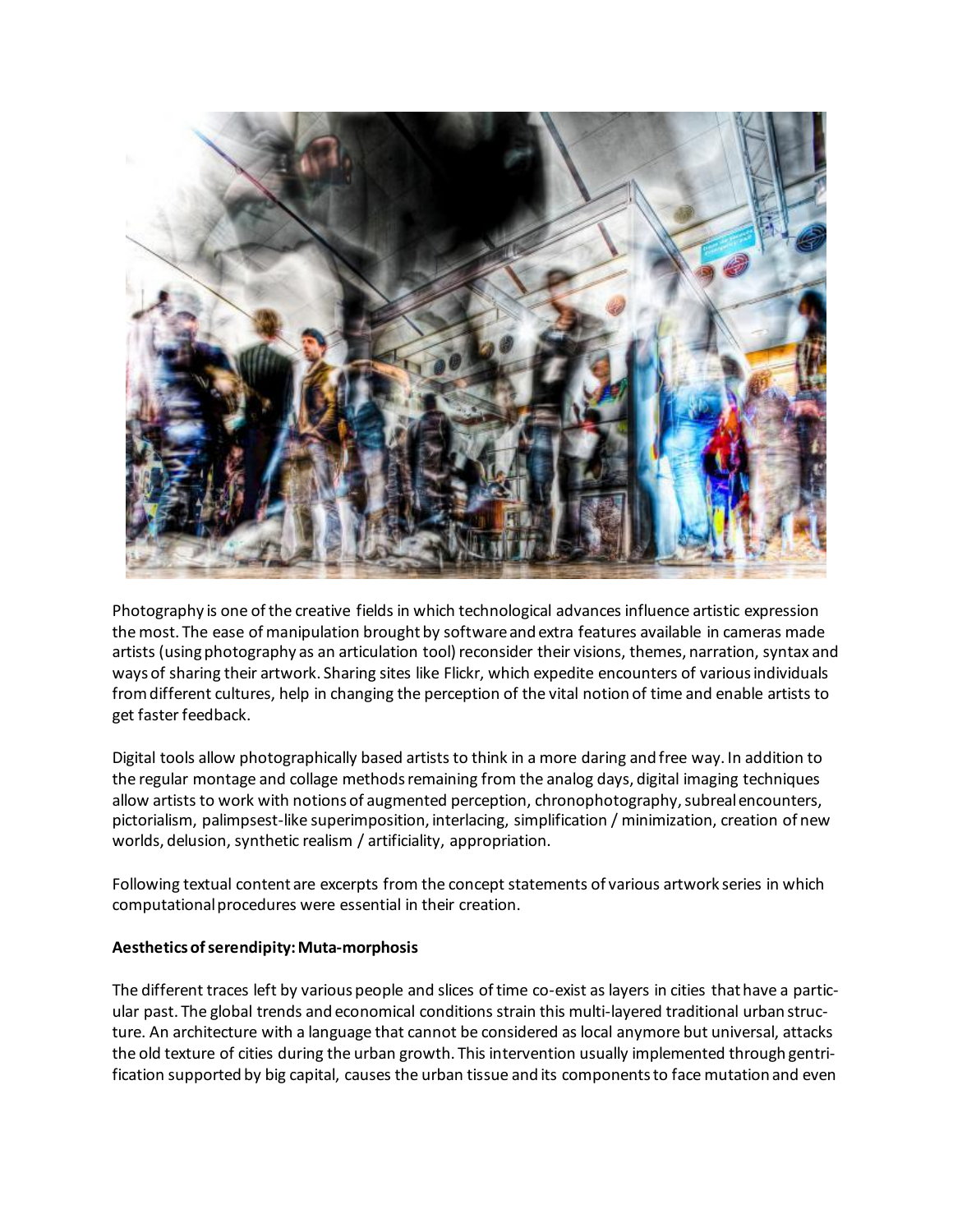beyond this, undergo metamorphosis. Following this interaction and consecutive natural selection, some constituents disappear and some survive after being transformed.

The concept of "muta-morphosis", a combination of the notions of mutation and metamorphosis, and the connected artwork series was obtained by reducing panoramic images on one axis. The image compression on the horizontal level points to the dynamics between the urban components that can persist and the ones that give up, vanish in the various historical, residential and business urban districts. The visual urban result obtained after this contraction process points to the much discussed notion of evolution, where stronger components of existence survive the others after a natural selection process and change the course of life. The lack of a single perspectival structure due to multiplicity of perspectives after panoramic imaging, can be linked to Ottoman miniatures, which in turn, connects the global contemporary representation to its local traditional counterpart.

Contemporary aesthetics is a subject under construction due to the rich variety of fresh expressive means supported by the computational creativity, nourished by artistic spontaneity and improvisation. The series 'Muta-morphosis' could only be created within the digital realm, and it indirectly points to the mutation and metamorphosis in aesthetics in general.

# **Photography as a tool of Alienation: 'Aura' series**

Regular photographical imaging record volumetric planes with smooth surfaces. The reason is the camera's deficiency in perceiving and documenting the visual richness of "persuasive" details in life. HDR imaging methods used in creating this artwork series titled "Aura" helped making invisible organism-like textures emerge and point to the notions of decay and symbiosis.

The 'Aura' series consists of photo-composites obtained with the combination of Photoshop and Photomatix Pro in order to perform HDR imaging. Four or more photos from the same angle are used for each of the plates from the series. All multiple-photo groups, recorded inanimate objects still, yet animate subjects in different positions / movements due to passage of time and slow shutter speeds. Superimposition of four photos resulted with the particular aesthetics of the constant appearance of immobile objects and the dynamic intricacy as a consequence of layered mobile subjects. The aim in multiplying the photographical renderings of these mobile subjects, is to reach a similar complicated result to the above mentioned notion of merging reflective analogue visual data with its reflexive digital one.

This series of artworks, focusing on the difference between the intrinsic soul and extrinsic perception subsidiary to conditions; was created in galleries, museums and market places in Paris, Bologna, Hong Kong, London and Istanbul in year 2009. The work is conceived as a reminder and critique of the everpresent but recently much-peaked "market economy" climate and approach, concealed with various awareness arguments in artists' statements. In the presence of commercial art milieu, it seems there has not remained much difference between art venues and shopping malls. Aura series can be taken as a study created after the desire of having artworks independent of peripheral conditions and gaining their inherent value...

# **Inadvertent Art - Ars Accidentalis**